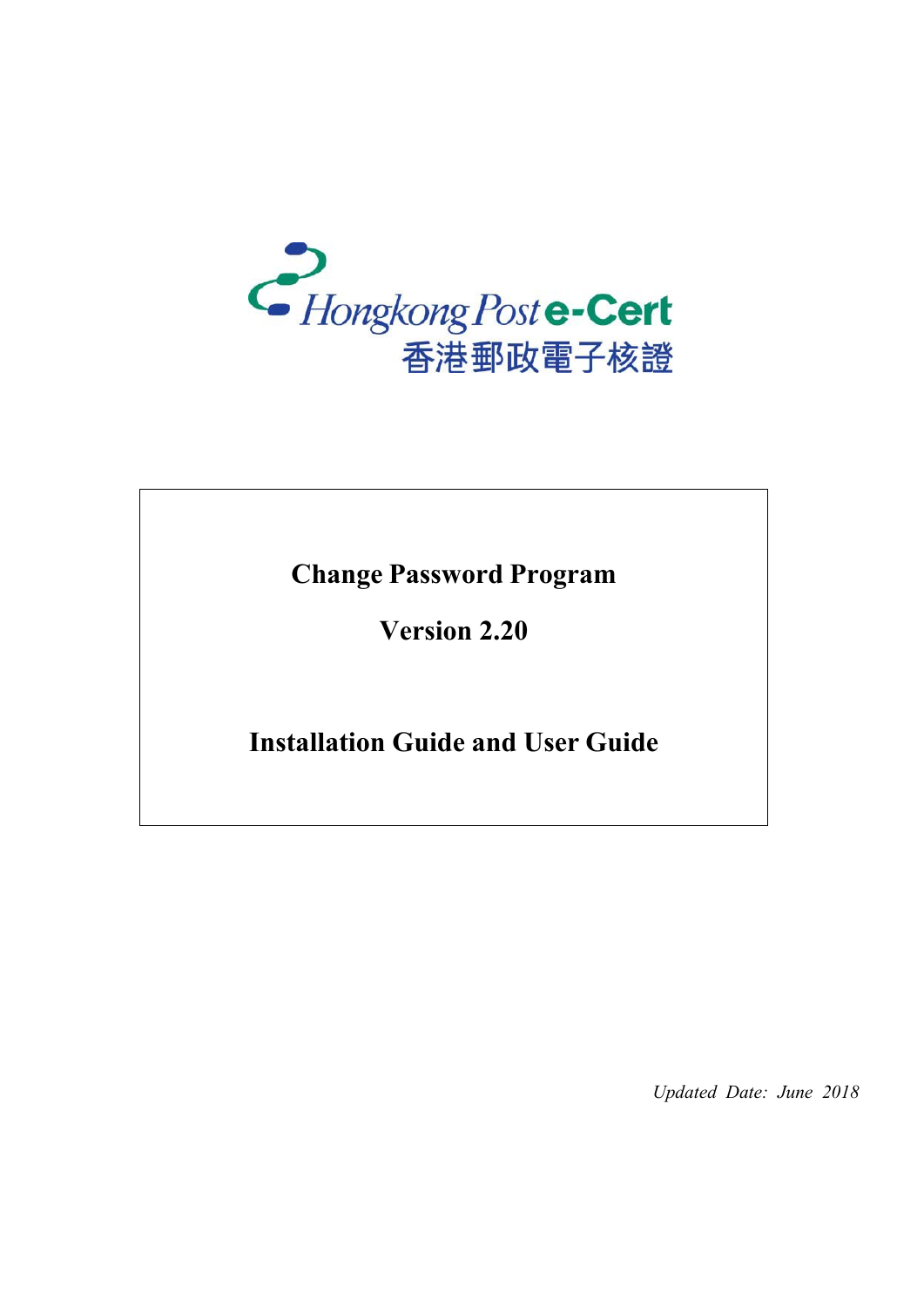

## **A. Introduction**

The Change Password Program aims to facilitate the e-Cert users to change the password of their e-Cert on storage medium (such as hard disk, USB storage device, but *excludes e-Cert File Card*). This program can be operated on Windows 10. This guide comprises installation guide (Part B) and user guide(Part C) that provides you with step-by-step procedures for the use of the Change Password Program.

## **B. Installation Guide**

- 1. Download the Change Password Program. [http://www.eCert.gov.hk/product/download/changepin/index.html](http://www.ecert.gov.hk/product/download/changepin/index.html)
- 2. Execute ChangePasswordSetup.exe, and click "Next" to continue.

| 15 Setup - Change Password Program |                                                                               |
|------------------------------------|-------------------------------------------------------------------------------|
|                                    | Welcome to the Change Password<br>Program Setup Wizard                        |
|                                    | This will install Change Password Program 2.01 on your<br>computer.           |
|                                    | It is recommended that you close all other applications before<br>continuing. |
|                                    | Click Next to continue, or Cancel to exit Setup.                              |
|                                    | Cancel<br>Next >                                                              |

3. Select "I accept the agreement" and click "Next".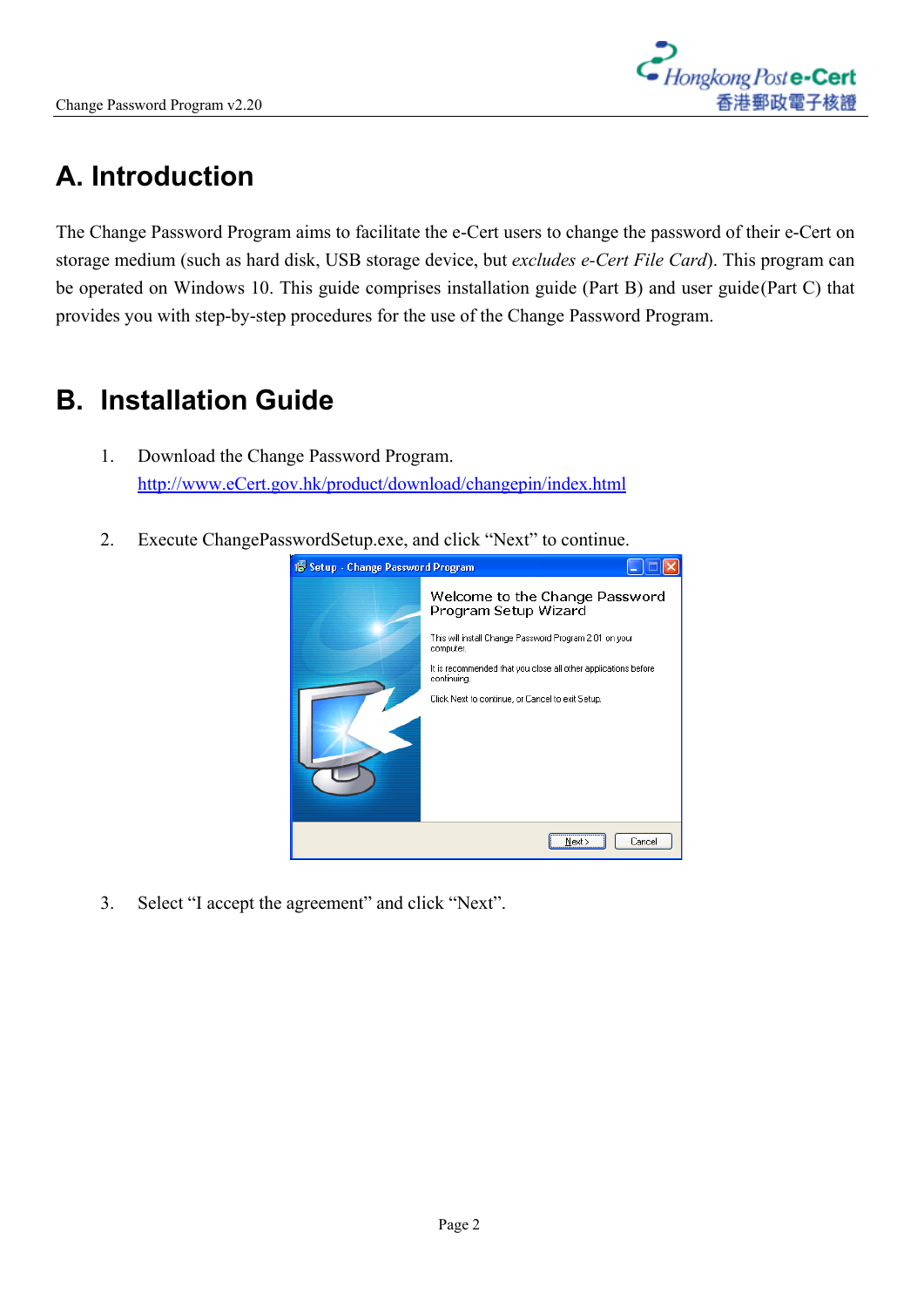| 15 Setup - Change Password Program                                                                                                                                                                                                                                                                                                                                                                                                                                                                                                                               |        |
|------------------------------------------------------------------------------------------------------------------------------------------------------------------------------------------------------------------------------------------------------------------------------------------------------------------------------------------------------------------------------------------------------------------------------------------------------------------------------------------------------------------------------------------------------------------|--------|
| <b>License Agreement</b><br>Please read the following important information before continuing.                                                                                                                                                                                                                                                                                                                                                                                                                                                                   |        |
| Please read the following License Agreement. You must accept the terms of this<br>agreement before continuing with the installation.                                                                                                                                                                                                                                                                                                                                                                                                                             |        |
| TEBMS AND CONDITIONS                                                                                                                                                                                                                                                                                                                                                                                                                                                                                                                                             |        |
| The software is valid for use with a Hongkong Post e-Cert or Bank-Cert.<br>The right-to-use is granted by the Postmaster General of the Hong Kong Special<br>Administrative Region (referred to herein as Hongkong Post) to the Subscribers of<br>Hongkong Post e-Cert and Bank-Cert.<br>The right-to-use does not grant any development right of the software nor does it<br>involve any transfer of title in the software, which remains the property of Hongkong<br>Post<br>The copyright and intellectual property right of the software remains in Hongkong |        |
| $\odot$ accept the agreement<br>$\bigcirc$ I do not accept the agreement<br>Hongkong Post e-Cert -                                                                                                                                                                                                                                                                                                                                                                                                                                                               |        |
| < Back<br>Next                                                                                                                                                                                                                                                                                                                                                                                                                                                                                                                                                   | Cancel |

4. Browse and select the path that you want to install, and click "Next" to confirm.

| 15 Setup - Change Password Program                                                       |
|------------------------------------------------------------------------------------------|
| <b>Select Destination Location</b><br>Where should Change Password Program be installed? |
| Setup will install Change Password Program into the following folder.                    |
| To continue, click Next. If you would like to select a different folder, click Browse.   |
| C:\Program Files\Hongkong Post e-Cert\Change Password Program<br>Browse                  |
|                                                                                          |
|                                                                                          |
| At least 1.3 MB of free disk space is required.<br>Hongkong Post e-Cert -                |
| < <u>B</u> ack<br>Next ><br>Cancel                                                       |

5. Click "Next".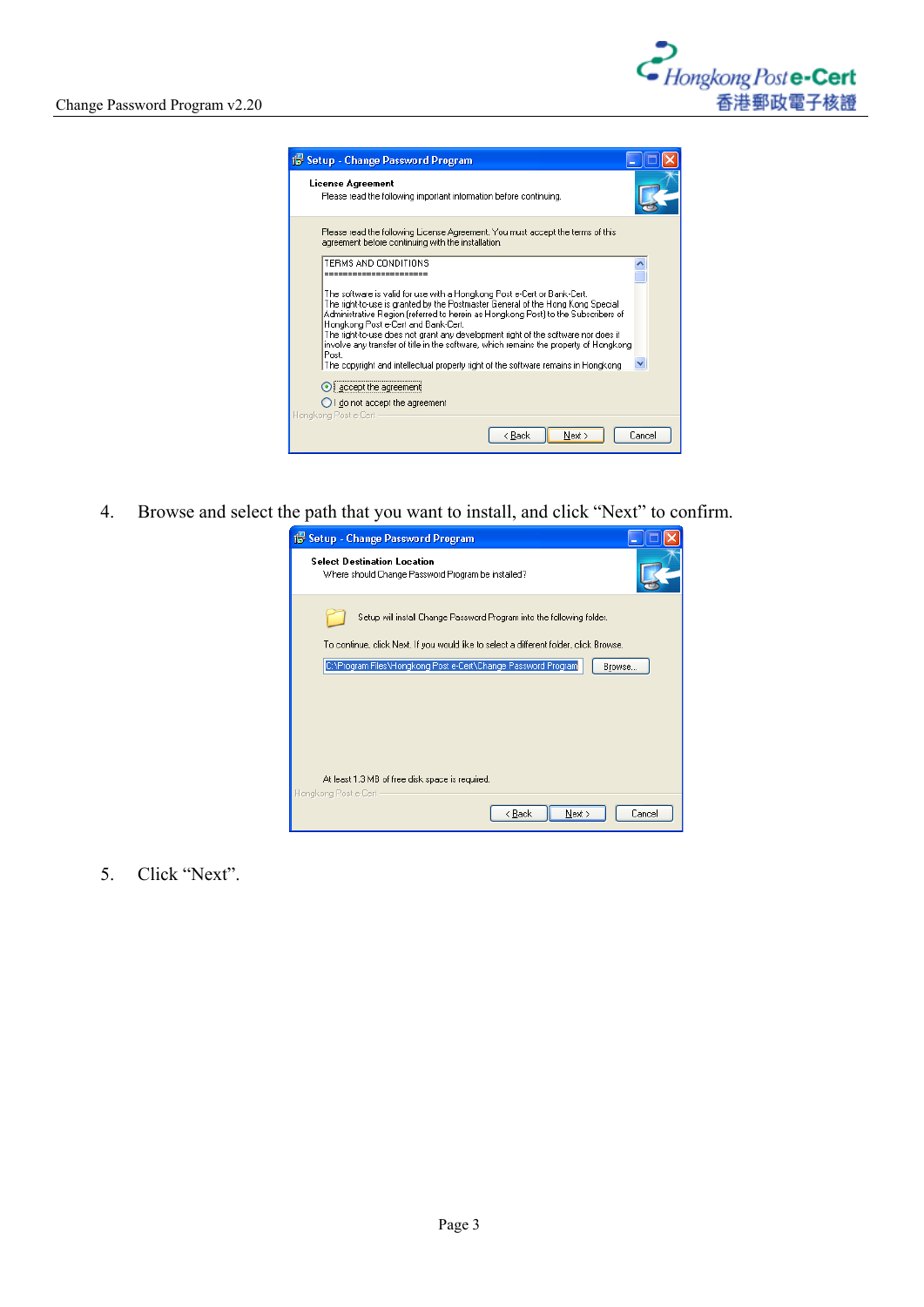

| 15 Setup - Change Password Program                                                     |        |
|----------------------------------------------------------------------------------------|--------|
| Select Start Menu Folder<br>Where should Setup place the program's shortcuts?          |        |
| Setup will create the program's shortcuts in the following Start Menu folder.          |        |
| To continue, click Next. If you would like to select a different folder, click Browse. |        |
| Hongkong Post e-Cert                                                                   | Browse |
|                                                                                        |        |
|                                                                                        |        |
|                                                                                        |        |
|                                                                                        |        |
| Don't create a Start Menu folder                                                       |        |
| Hongkong Post e-Cert -                                                                 |        |
| < <u>B</u> ack<br>Next >                                                               | Cancel |

6. Enable the box named "Create a desktop icon" (optional) and click "Next".

| is Setup - Change Password Program                                                                                                                                         |        |
|----------------------------------------------------------------------------------------------------------------------------------------------------------------------------|--------|
| <b>Select Additional Tasks</b><br>Which additional tasks should be performed?                                                                                              |        |
| Select the additional tasks you would like Setup to perform while installing Change<br>Password Program, then click Next.<br>Additional icons:<br>Li Create a desktop icon |        |
| Hongkong Post e-Cert<br>< Back<br>Next >                                                                                                                                   | Cancel |

7. Click "Install" to continue.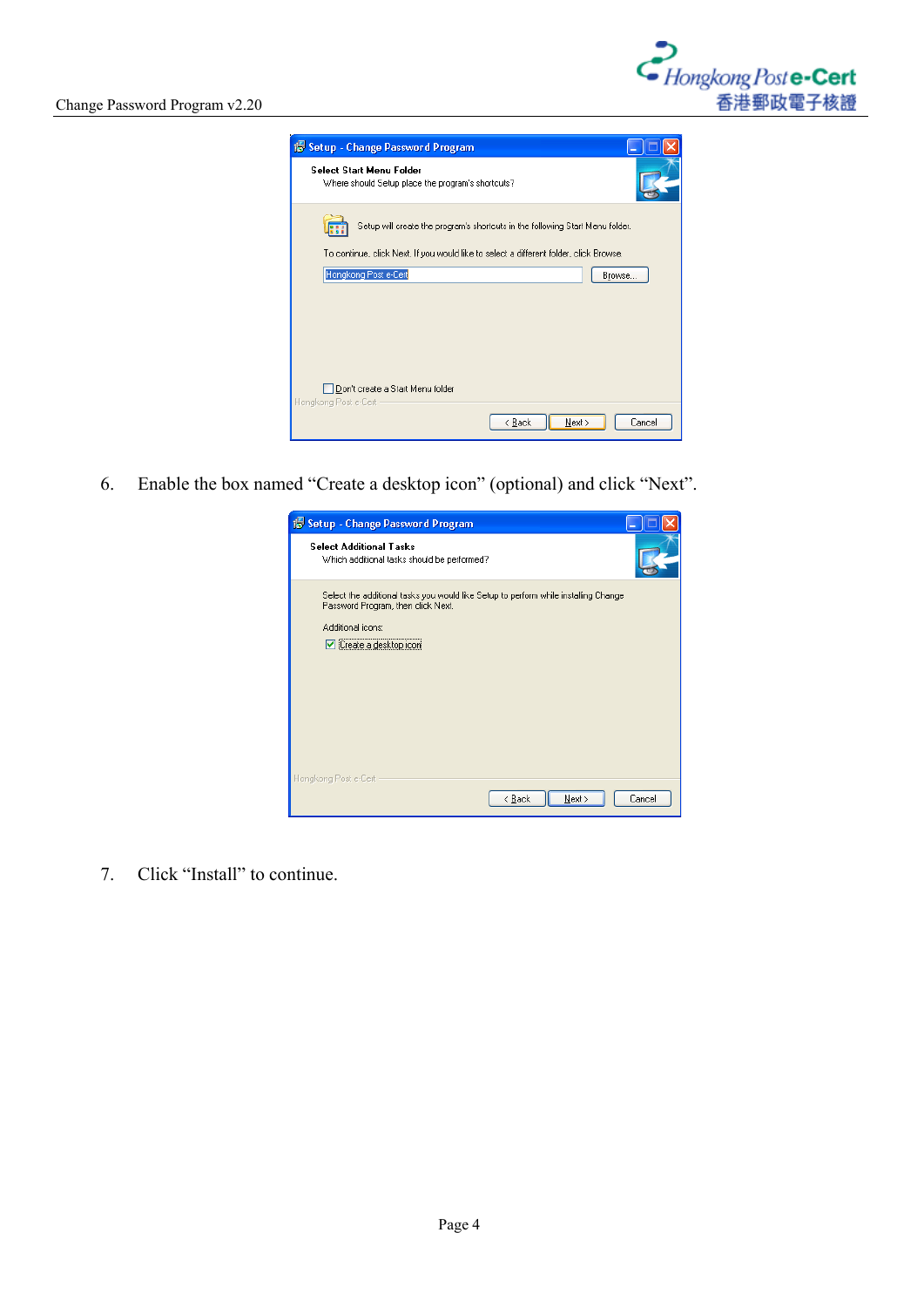| 15 Setup - Change Password Program                                                                              |        |
|-----------------------------------------------------------------------------------------------------------------|--------|
| Ready to Install<br>Setup is now ready to begin installing Change Password Program on your<br>computer.         |        |
| Click Install to continue with the installation, or click Back if you want to review or<br>change any settings. |        |
| Destination location:<br>C:\Program Files\Hongkong Post e-Cert\Change Password Program<br>Start Menu folder:    |        |
| Hongkong Post e-Cert                                                                                            |        |
| Additional tasks:<br>Additional icons:<br>Create a desktop icon                                                 |        |
|                                                                                                                 |        |
| Hongkong Post e-Cert                                                                                            |        |
| < Back<br>Install                                                                                               | Cancel |

8. Enable the box named "Launch Change Password Program" (optional) and click "Finish" to complete the installation.

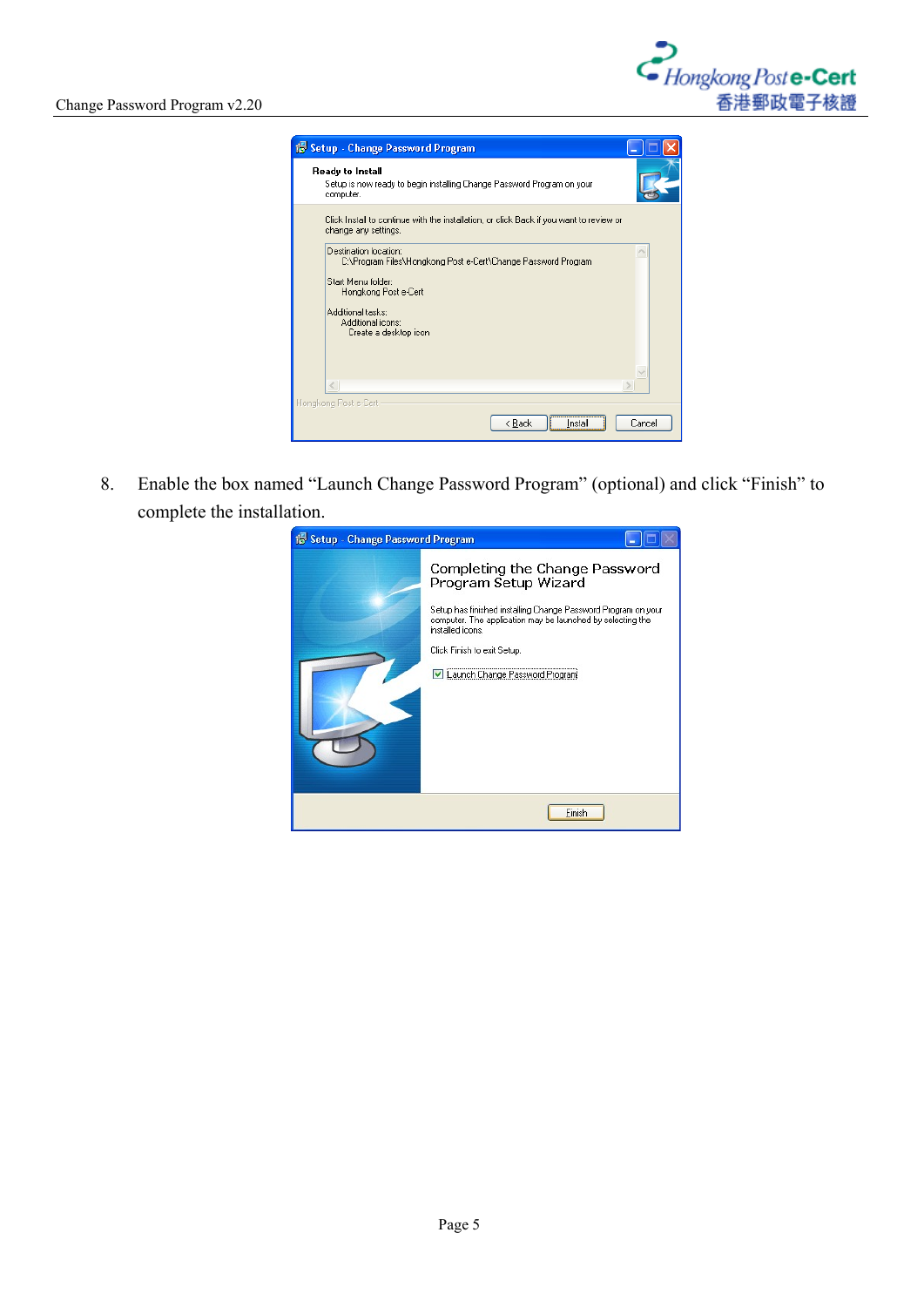

## **C. User Guide**

- 1 Execute the Change Password Program.
- 2 Click "Browse" to locate the e-Cert file.

| 1. e-Cert on floppy disk<br>2. e-Cert exported from e-Cert File Card to USB storage device |                                                                               |        |
|--------------------------------------------------------------------------------------------|-------------------------------------------------------------------------------|--------|
| Select Your e-Cert File:                                                                   |                                                                               | Browse |
| Old Password:                                                                              |                                                                               |        |
| New Password:                                                                              |                                                                               |        |
| Confirm New Password:                                                                      |                                                                               |        |
| Note: Your new password must consist of at least 8 alphanumeric characters.                | This program WILL NOT CHANGE the password of your e-Cert on e-Cert File Card. |        |

3 Locate and select the e-Cert file.

*e-Cert on hard disk, USB storage device or other storage media*

Insert the storage device (if necessary). Hence, find and select your e-Cert file, and click "Open".

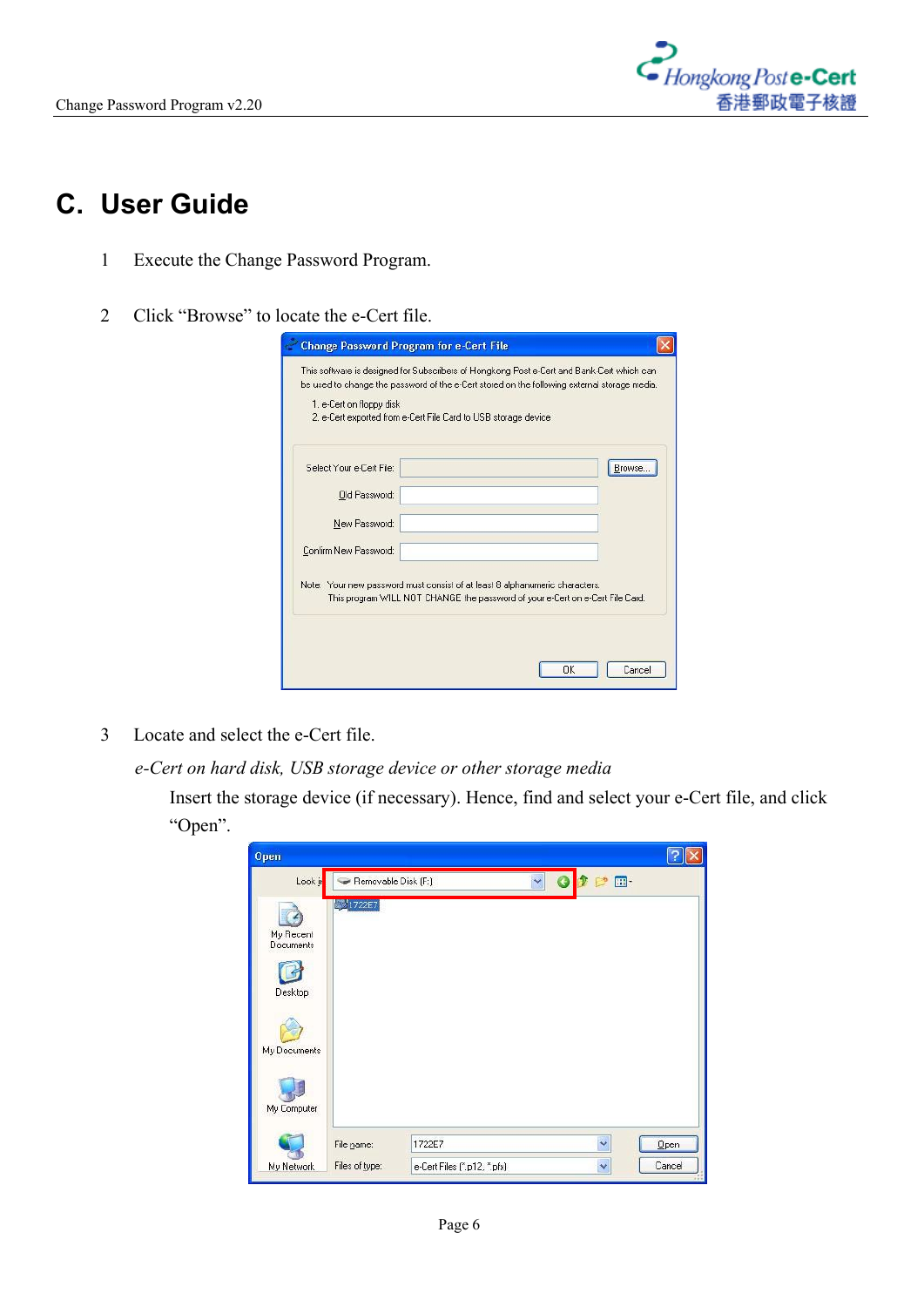| 1. e-Cert on floppy disk | 2. e-Cert exported from e-Cert File Card to USB storage device                                                                                               |         |
|--------------------------|--------------------------------------------------------------------------------------------------------------------------------------------------------------|---------|
| Select Your e-Cert File: | F:\1722E7.P12                                                                                                                                                | Browse. |
| Old Password:            |                                                                                                                                                              |         |
| New Password:            |                                                                                                                                                              |         |
| Confirm New Password:    |                                                                                                                                                              |         |
|                          | Note: Your new password must consist of at least 8 alphanumeric characters.<br>This program WILL NOT CHANGE the password of your e-Cert on e-Cert File Card. |         |

4 Input the old password and the new password, and hence retype the new password. Click "OK" to confirm the new password.



If you have not altered the e-Cert password before, the old password is supposed to be found inside the PIN Envelope (**16-digit PIN**) provided by Hongkong Post CA.

## *Attention*

*A password should be entered at least 8 characters long with combination of numbers and uppercase and lowercase letters.*

| 1. e-Cert on floppy disk | 2. e-Cert exported from e-Cert File Card to USB storage device                                                                                               |  |
|--------------------------|--------------------------------------------------------------------------------------------------------------------------------------------------------------|--|
| Select Your e-Cert File: | A:\1722E7.p12<br>rowse.                                                                                                                                      |  |
| Old Password:            |                                                                                                                                                              |  |
| New Password:            |                                                                                                                                                              |  |
| Confirm New Password:    |                                                                                                                                                              |  |
|                          | Note: Your new password must consist of at least 8 alphanumeric characters.<br>This program WILL NOT CHANGE the password of your e-Cert on e-Cert File Card. |  |

e-Cert on floppy disk